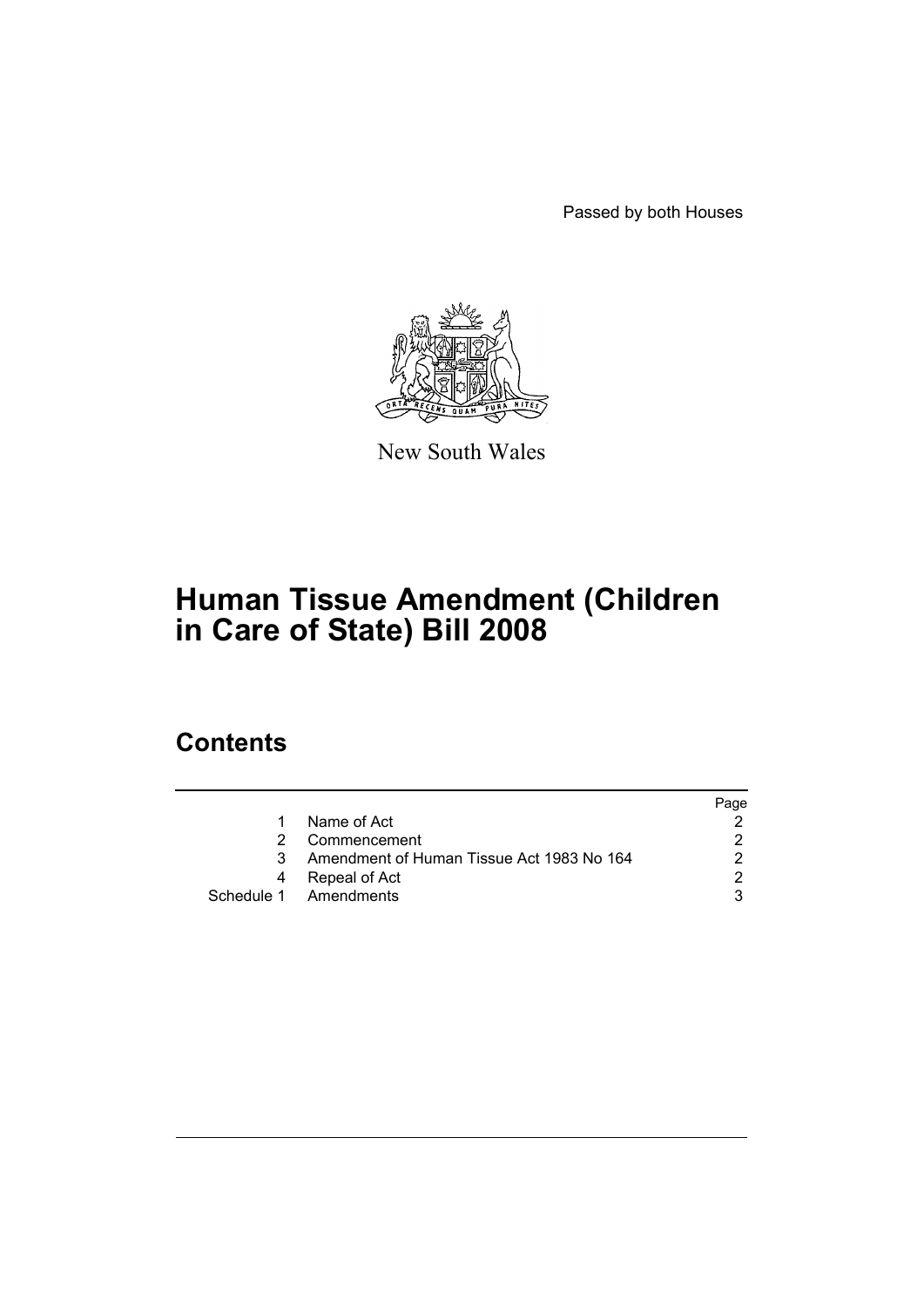*I certify that this public bill, which originated in the Legislative Assembly, has finally passed the Legislative Council and the Legislative Assembly of New South Wales.*

> *Clerk of the Legislative Assembly. Legislative Assembly, Sydney, , 2008*



New South Wales

## **Human Tissue Amendment (Children in Care of State) Bill 2008**

Act No , 2008

An Act to amend the *Human Tissue Act 1983* to make further provision for the removal of tissue from deceased children who were in the care of the State.

*I have examined this bill and find it to correspond in all respects with the bill as finally passed by both Houses.*

*Assistant Speaker of the Legislative Assembly.*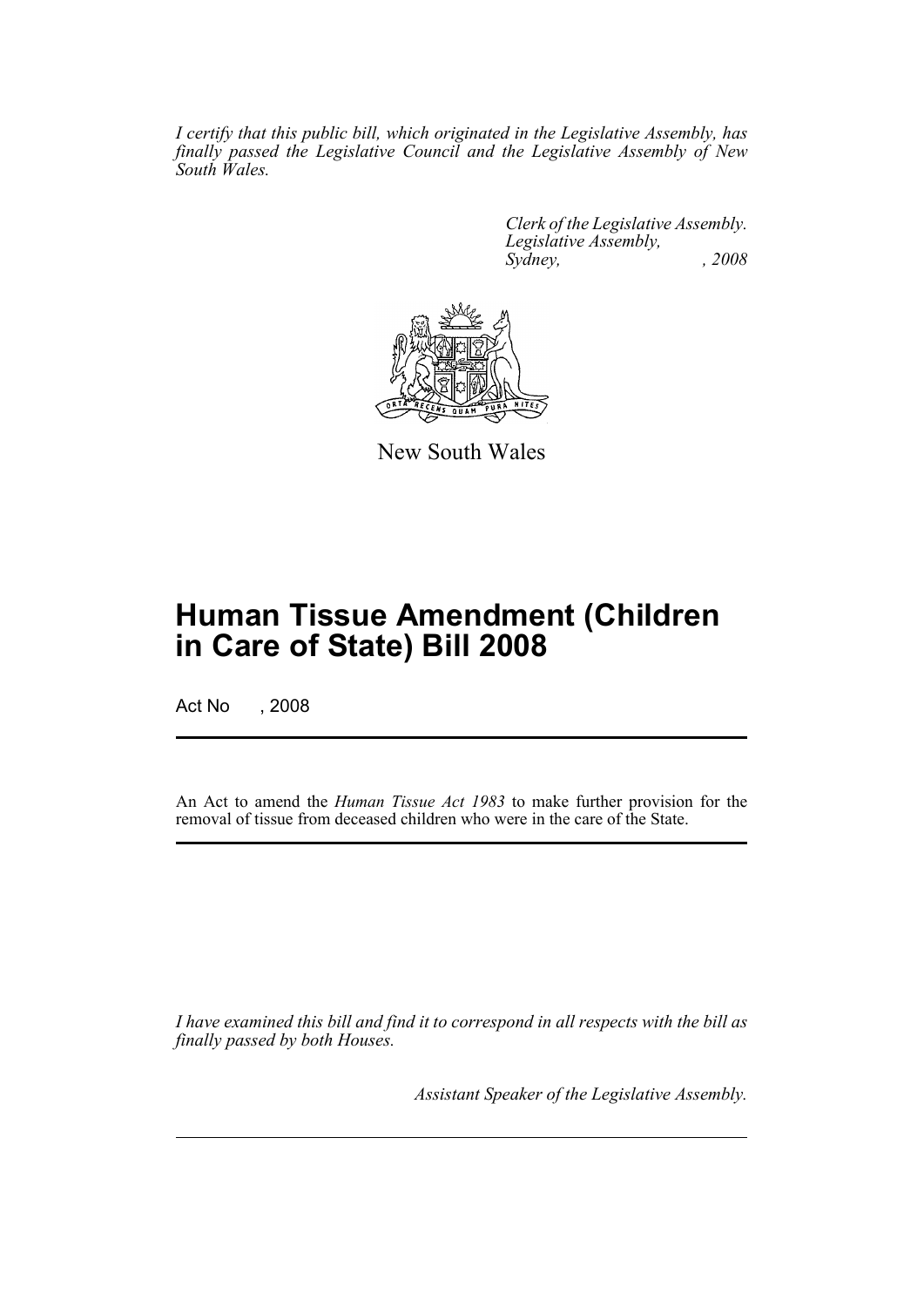#### <span id="page-2-0"></span>**The Legislature of New South Wales enacts:**

#### **1 Name of Act**

This Act is the *Human Tissue Amendment (Children in Care of State) Act 2008*.

#### <span id="page-2-1"></span>**2 Commencement**

This Act commences on a day or days to be appointed by proclamation.

#### <span id="page-2-2"></span>**3 Amendment of Human Tissue Act 1983 No 164**

The *Human Tissue Act 1983* is amended as set out in Schedule 1.

#### <span id="page-2-3"></span>**4 Repeal of Act**

- (1) This Act is repealed on the day following the day on which all of the provisions of this Act have commenced.
- (2) The repeal of this Act does not, because of the operation of section 30 of the *Interpretation Act 1987*, affect any amendment made by this Act.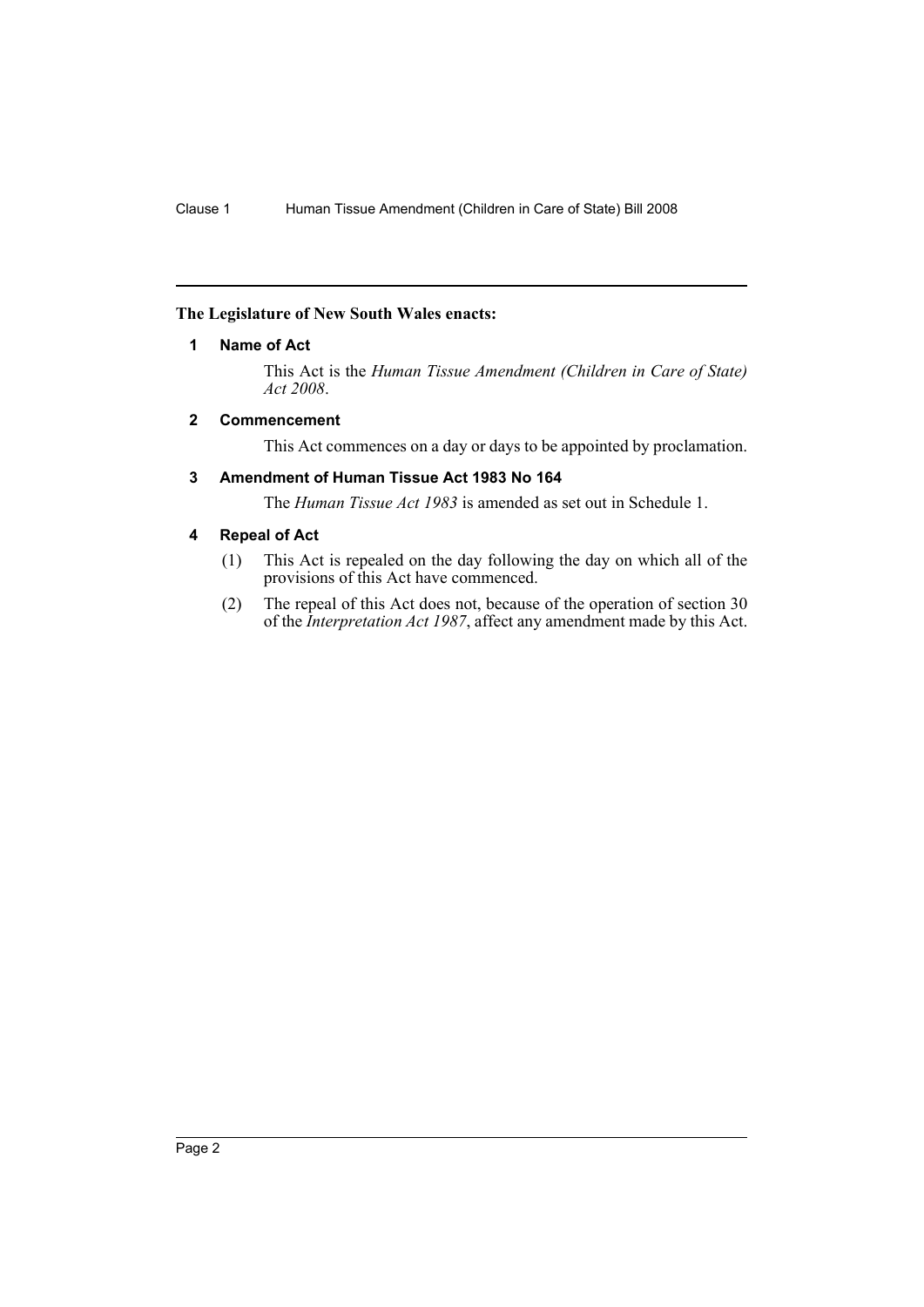Amendments **Amendments** Schedule 1

### <span id="page-3-0"></span>**Schedule 1 Amendments**

(Section 3)

#### **[1] Section 4 Definitions**

Insert after section 4 (6):

- (7) For the purposes of this Act, a child is *in the care of the State* if:
	- (a) a Minister administering the *Children and Young Persons (Care and Protection) Act 1998* has sole parental responsibility in respect of the child (whether under that Act or otherwise), or
	- (b) the Director-General under the *Children and Young Persons (Care and Protection) Act 1998* has sole parental responsibility in respect of the child (whether under that Act or otherwise).
- (8) For the purposes of this Act, the *principal care officer*, in relation to a child in the care of the State, means the principal officer of a designated agency that has the supervisory responsibility for the child under the *Children and Young Persons (Care and Protection) Act 1998*.

#### **[2] Section 23 Authority to remove tissue where body of deceased at a hospital**

Insert after section 23 (3):

(4) This section does not apply to a deceased child who, immediately before his or her death, was in the care of the State.

#### **[3] Section 23A**

Insert after section 23:

#### **23A Authority to remove tissue where body of deceased child in care of State at a hospital**

If a designated officer for a hospital is satisfied, after making such inquiries as are reasonable in the circumstances in relation to a child in the care of the State who has died in the hospital or whose dead body has been brought into the hospital, that:

(a) the deceased child had not, during the child's lifetime, expressed an objection to the removal of tissue from the child's body for the purpose of its transplantation to the body of a living person, and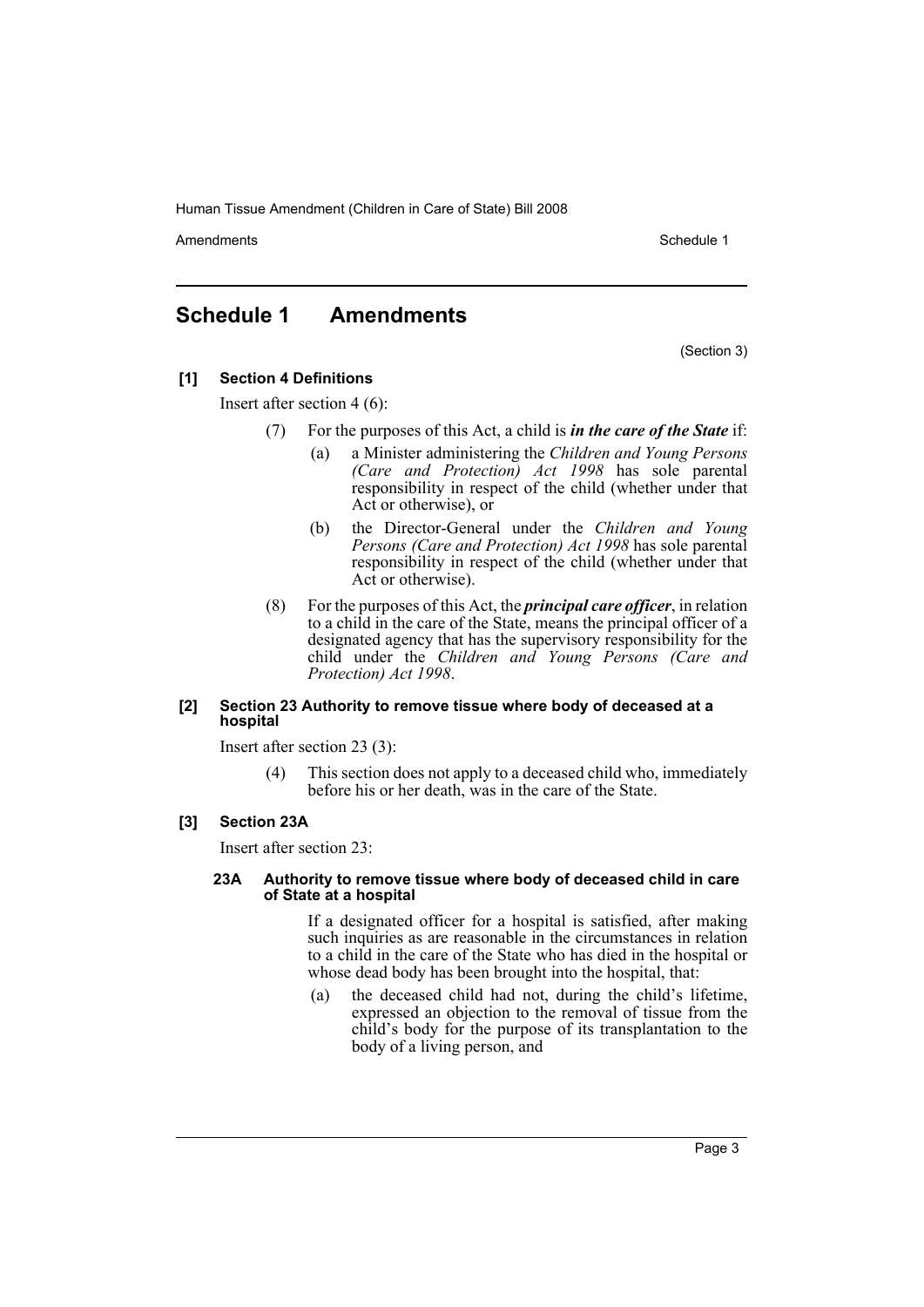Schedule 1 Amendments

(b) the principal care officer for the child has given his or her consent in writing, or in any other manner prescribed by the regulations, to the removal of tissue from the child's body for the purpose of its transplantation to the body of a living person,

the designated officer may, by instrument in writing, authorise the removal of tissue from the deceased child's body for the purpose of its transplantation to the body of a living person in accordance with the terms and any conditions of the consent referred to in paragraph (b).

#### **[4] Section 24 Authority to remove tissue where body of deceased not at a hospital**

Insert after section 24 (4):

(5) This section does not apply to a deceased child who, immediately before his or her death, was in the care of the State.

#### **[5] Sections 24A and 24B**

Insert after section 24:

#### **24A Authority to remove tissue where body of deceased child in care of State not at a hospital**

If the body of a deceased child who, immediately before his or her death, was in the care of the State, is at a place other than a hospital, the principal care officer for the child may, by instrument in writing or in any other manner prescribed by the regulations, authorise the removal of tissue from the deceased child's body for the purpose of its transplantation to the body of a living person.

#### **24B Consent and authorisation of principal care officer**

- (1) A principal care officer must not give consent under section 23A or grant an authority under section 24A if:
	- (a) it appears to the officer, after making such inquiries as are reasonable in the circumstances, that the deceased child had, during the child's lifetime, expressed an objection to the removal of tissue from the child's body and had not withdrawn that objection, or
	- (b) the officer has not undertaken the consultation and obtained the approvals required by the following subsections.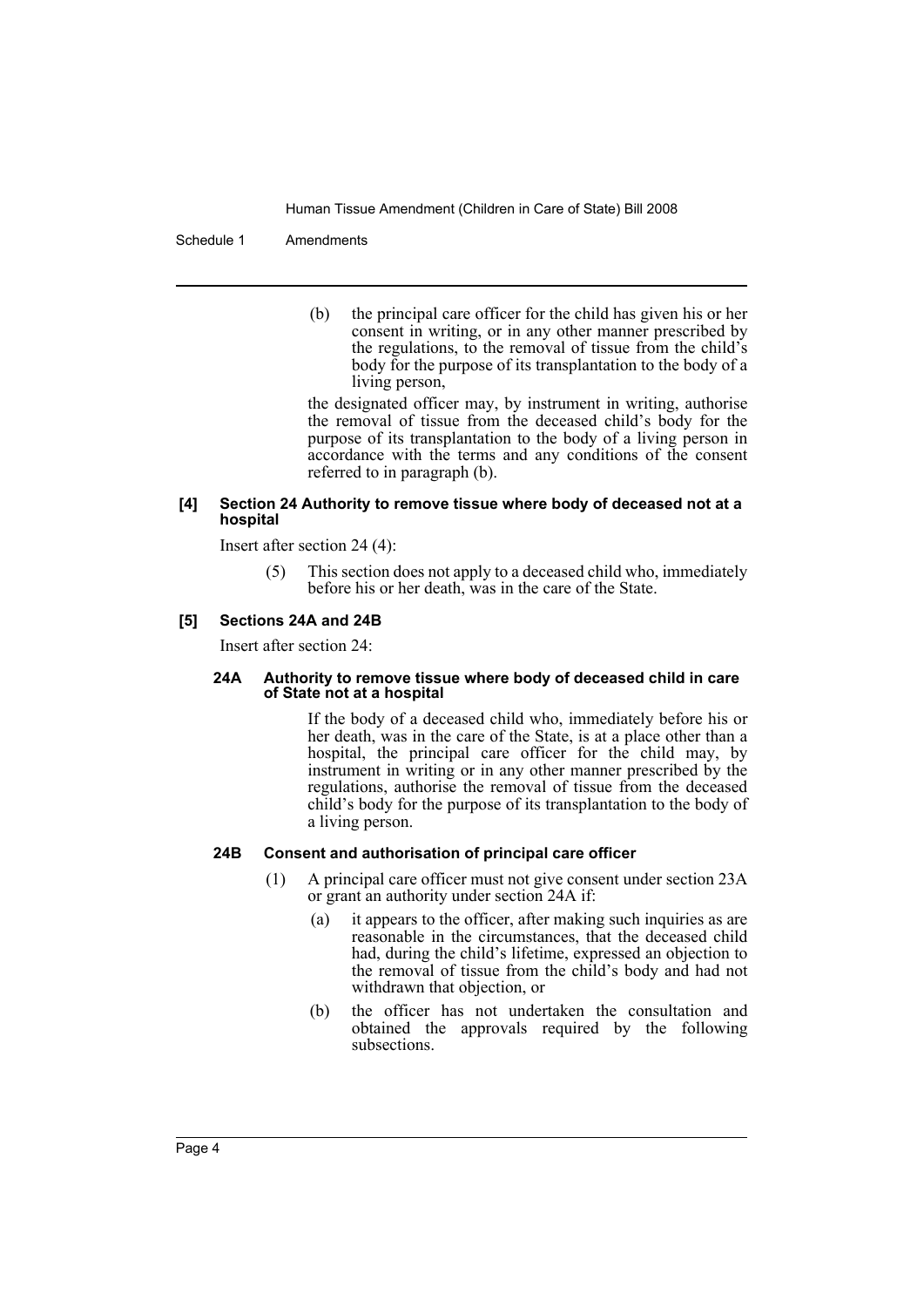Amendments **Schedule 1** and the set of the set of the set of the set of the set of the set of the set of the set of the set of the set of the set of the set of the set of the set of the set of the set of the set of the set

- (2) Before determining whether or not to give consent under section 23A or grant an authority under section 24A, the principal care officer is to use reasonable efforts to consult with such persons as the officer considers might be appropriate.
- (3) If any of the persons consulted is a person whose approval the principal care officer considers should be obtained before consent is given or an authority is granted, the officer must not give consent or grant an authority unless that person approves.
- (4) The principal care officer may determine that more than one person's approval is required under subsection (3).

#### **[6] Section 25 Consent by coroner**

Omit "or a senior available next of kin" from section 25 (2).

Insert instead ", a senior available next of kin or a principal care officer".

#### **[7] Section 34A Authority not to be given in respect of child in care of the State**

Omit section 34A (1) (a). Insert instead:

(a) authorise the removal of tissue from the body of a deceased child for any purpose (other than for the purpose of its transplantation to the body of a living person) if the child was, immediately before his or her death, in the care of the State, or

#### **[8] Section 34A (4)**

Omit the subsection.

#### **[9] Schedule 1 Savings, transitional and other provisions**

Insert at the end of clause 1 (1):

*Human Tissue Amendment (Children in Care of State) Act 2008*